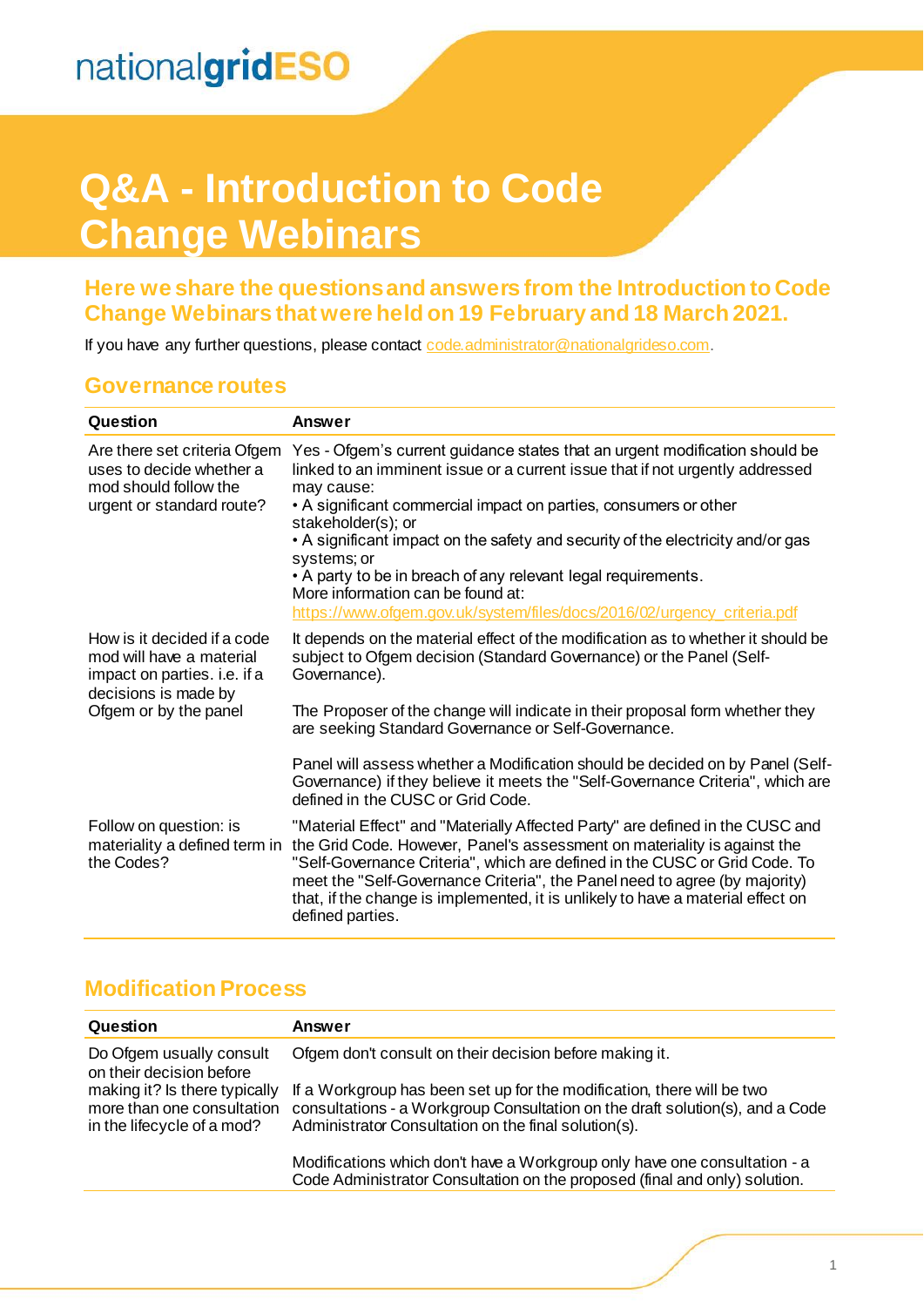# nationalgridESO

|                                                      | Fast Track Self Governance modifications (small changes such as typos<br>which don't have any material impact) don't have any consultations. After the<br>decision is made by Panel, an appeals window is opened for 15 working days<br>in which time parties are able to appeal the decision.                                                                                                                                                                        |
|------------------------------------------------------|-----------------------------------------------------------------------------------------------------------------------------------------------------------------------------------------------------------------------------------------------------------------------------------------------------------------------------------------------------------------------------------------------------------------------------------------------------------------------|
| Sorry Paul, was the appeal                           | Yes, the Appeals Window that is opened after a Self-Governance decision is                                                                                                                                                                                                                                                                                                                                                                                            |
| window 15 working days?                              | made at Panel is for 15 working days.                                                                                                                                                                                                                                                                                                                                                                                                                                 |
| How is an urgent mod<br>process different to normal? | Modifications which are approved by Ofgem to be "Urgent" may have shorter<br>than the standard length of consultations and time for panel to check their<br>voting is correct. In some circumstances steps in the process may also be<br>agreed to be skipped. An Urgent timeline is included within the Request for<br>Urgency letter which is sent from the Code Administrator to Ofgem for<br>approval. Ofgem determine what timeline the modification can follow. |
| How long (on average if                              | The length of the process varies greatly depending on the subject matter of                                                                                                                                                                                                                                                                                                                                                                                           |
| there is an average) do you                          | the modification. This can vary between weeks to years, so it is difficult to give                                                                                                                                                                                                                                                                                                                                                                                    |
| find the code mod process                            | an average timescale. We would encourage you to contact us early so we can                                                                                                                                                                                                                                                                                                                                                                                            |
| takes?                                               | advise on potential timescales.                                                                                                                                                                                                                                                                                                                                                                                                                                       |

#### **Alternative solutions**

| Question                                                                                                                       | Answer                                                                                                                                                                                                                                                                                                                                                                                 |
|--------------------------------------------------------------------------------------------------------------------------------|----------------------------------------------------------------------------------------------------------------------------------------------------------------------------------------------------------------------------------------------------------------------------------------------------------------------------------------------------------------------------------------|
| Could you explain what<br>happens if during the WG<br>consultation, new solutions<br>have been proposed?                       | Alternative solutions are welcomed in the Workgroup Consultation. The aim of<br>the Workgroup Consultation is to get wider input on the draft solution(s) so far<br>and seek out any alternatives.                                                                                                                                                                                     |
|                                                                                                                                | After the Workgroup Consultation, the Workgroup will review the responses<br>received and any Alternative Requests that are raised. The Workgroup then<br>hold a vote on the Alternative Requests to determine which ones will be taken<br>forwards as formal Alternative Solutions. Formal Alternatives are either voted-<br>in by a majority vote, or by the Chair of the Workgroup. |
| Follow on question: if<br>alternate solutions come<br>forward during the WG<br>consultation, does the WG<br>have to reconvene? | Alternative solutions are welcomed in the Workgroup Consultation. The aim of<br>the Workgroup Consultation is to get wider input on the draft solution(s) so far<br>and seek out any alternatives.                                                                                                                                                                                     |
|                                                                                                                                | After the Workgroup Consultation, the Workgroup will review the responses<br>received and any Alternative Requests that are raised. The Workgroup then<br>hold a vote on the Alternative Requests to determine which ones will be taken<br>forwards as formal Alternative Solutions. Formal Alternatives are either voted-<br>in by a majority vote, or by the Chair of the Workgroup. |
|                                                                                                                                | The second consultation ("Code Administrator Consultation") is when no<br>further solutions should be raised, as this is a consultation on the final<br>solutions.                                                                                                                                                                                                                     |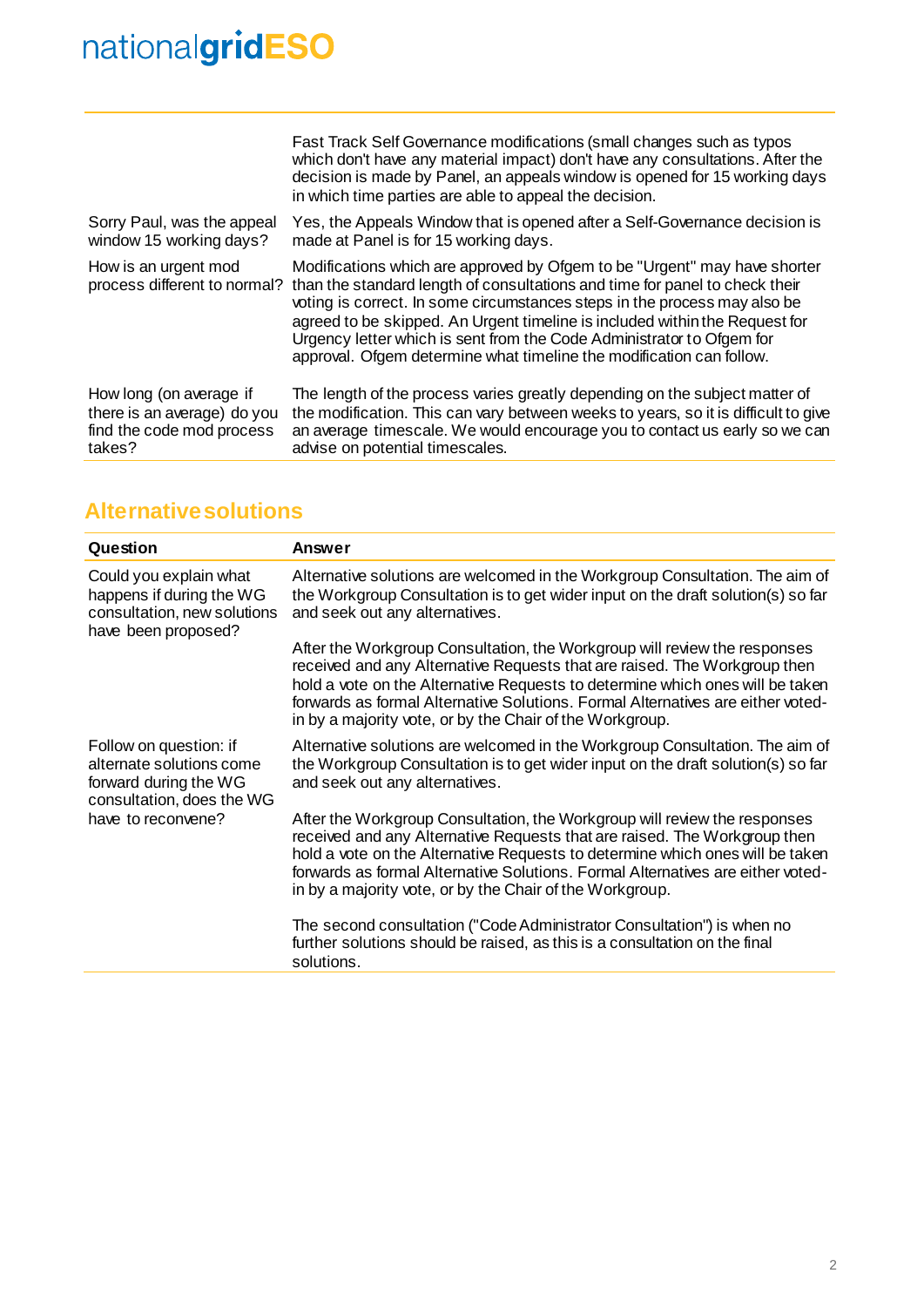# nationalgridESO

## **Ofgem and Panel**

| Question                                                                                                                                                       | Answer                                                                                                                                                                                                                                                                                                                                                                                                                                                                                                                                                                                                                                                                                                                                                                                                      |
|----------------------------------------------------------------------------------------------------------------------------------------------------------------|-------------------------------------------------------------------------------------------------------------------------------------------------------------------------------------------------------------------------------------------------------------------------------------------------------------------------------------------------------------------------------------------------------------------------------------------------------------------------------------------------------------------------------------------------------------------------------------------------------------------------------------------------------------------------------------------------------------------------------------------------------------------------------------------------------------|
| How is Ofgem involved<br>before making a decision,<br>so it is up to speed?                                                                                    | Ofgem are involved in Workgroups and Panels and therefore they are aware<br>of the work to date in advance of the Final Modification Report being sent to<br>them for a decision.                                                                                                                                                                                                                                                                                                                                                                                                                                                                                                                                                                                                                           |
| Does Ofgem offer any<br>advice on how workgroups<br>are progressing - to avoid<br>the workgroup proposing<br>solutions that would be<br>unacceptable to Ofgem? | An Ofgem representative may participate in Workgroups and can be<br>consulted on the solutions the Workgroup is presenting. They may give advice<br>on the Workgroup solutions to aid the Workgroup.                                                                                                                                                                                                                                                                                                                                                                                                                                                                                                                                                                                                        |
| How does Panel<br>Prioritisation work?                                                                                                                         | CUSC and Grid Code modifications that require Workgroups are prioritised by<br>the respective Panels against 3 key criteria (complexity, importance and<br>urgency). The priority order that modifications are progressed in is<br>documented on a prioritisation stack, which is published monthly. Separate<br>prioritisation stacks are in place for CUSC and Grid Code and both Panels<br>review these on a monthly basis. CUSC and Grid Code also have a quarterly<br>deep-dive discussion to ensure that all modifications are being regularly<br>discussed. We continually encourage Proposers to feed in their views to us<br>(the Code Administrator team) to enable the respective Panel to make<br>informed decisions on prioritisation, particularly for the quarterly deep-dive<br>discussion. |

## **Workgroup membership**

| Question                                                                                                                                         | Answer                                                                                                                                                                                                                                                      |
|--------------------------------------------------------------------------------------------------------------------------------------------------|-------------------------------------------------------------------------------------------------------------------------------------------------------------------------------------------------------------------------------------------------------------|
| Are there limits on number<br>of observers, rather than<br>participants, per<br>sector/organisation?                                             | There are no limits on the numbers of observers to Workgroups.                                                                                                                                                                                              |
| Will digital solutions<br>increase the number of<br>participants able to join<br>workgroups, panels etc<br>going forward?                        | We believe it is likely. Our recent survey results have shown that participants<br>in our Workgroups and Panels would like to continue either all meetings to be<br>virtual going forwards, or a mixture of virtual and face-face meetings.                 |
| What is the maximum<br>number of people that can<br>be on a workgroup? How do<br>you ensure that all parties<br>are represented at<br>workgroups | There is currently no maximum number of people that can be on a<br>Workgroup.                                                                                                                                                                               |
|                                                                                                                                                  | When we open Workgroup Nominations, we keep an eye on the Nominations<br>coming in to ensure that all impacted parties are fairly represented on the<br>Workgroup. When we have gaps, we actively seek representation to fill them.                         |
| Do Workgroup members act<br>independently or do they<br>represent their employer?                                                                | Workgroup members give the views of the parties they represent to ensure<br>the impacts of the modification have been considered from their point of view.<br>This is why we try to ensure the impacted parties are fairly represented on the<br>Workgroup. |